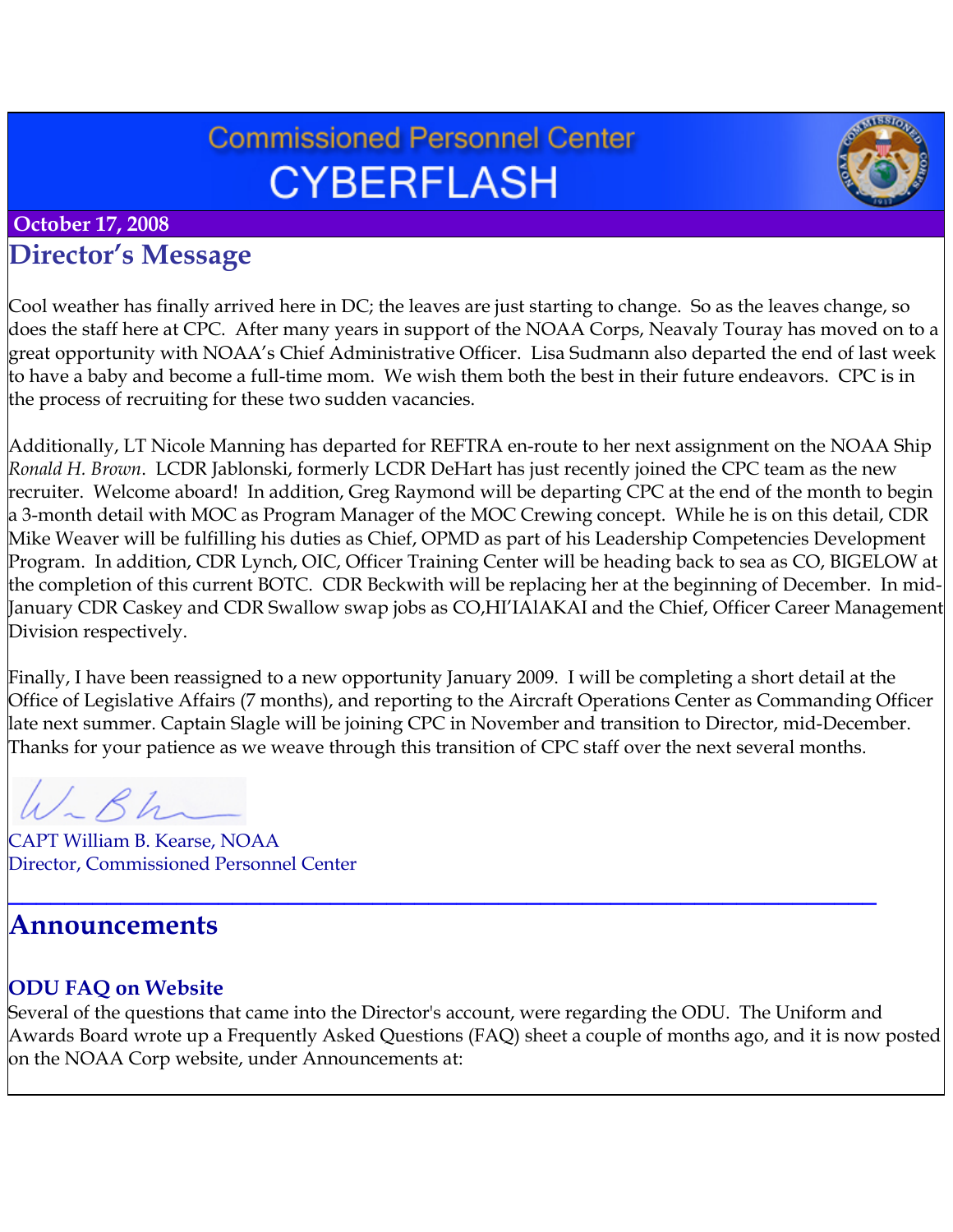#### **Billet of the Week**

#### **Billet Opportunity, Remote Sensing Tech Specialist**

The National Ocean Service's National Geodetic Survey (NGS), is seeking an interested junior officer for the Remote Sensing Tech Specialist billet (#7192). Primary duties include the operation of airborne sensor systems such as digital aerial cameras, LASER terrain mappers, gravimeters, and new technologies as they become available. The officer will operate sensors aboard a variety of NOAA aircraft in support of RSD's Coastal Mapping and Aeronautical Survey Programs. The officer will become familiar with the acquisition and processing of digital imagery, GPS data, and LIDAR data and will provide a level of quality assurance review to the data. Advanced GPS surveying techniques will be developed. The officer will be involved in the installation, calibration, trouble shooting, and removal of all sensor equipment. Interaction with the general public is common in the field.

**\_\_\_\_\_\_\_\_\_\_\_\_\_\_\_\_\_\_\_\_\_\_\_\_\_\_\_\_\_\_\_\_\_\_\_\_\_\_\_\_\_\_\_\_\_\_\_\_\_\_\_\_\_\_\_\_\_\_\_\_\_\_\_\_\_\_**

This is a mobile duty billet and the officer will receive extensive time on the road. Flexibility and adaptability are key assets. Self motivation and an interest/background in geospatial data collection are desired. This billet will give an officer a chance to see and experience many various areas of the United States and its territories.

Assignment begins July 1, 2009, but this date is flexible. To express interest in this billet, contact CDR Mike Weaver, NOS Assignment Rep at <u>mike.weaver@noaa.gov</u>. For further technical information about this billet, contact LT Andrew Halbach at [andrew.halbach@noaa.gov](mailto:andrew.halbach@noaa.gov).

# **Approved Retirements/Resignations/Separations**

The following officers have approved retirements, resignations, or separations. Be sure to thank them for their service to NOAA and nation and wish them the best the next time you see these officers!

**\_\_\_\_\_\_\_\_\_\_\_\_\_\_\_\_\_\_\_\_\_\_\_\_\_\_\_\_\_\_\_\_\_\_\_\_\_\_\_\_\_\_\_\_\_\_\_\_\_\_\_\_\_\_\_\_\_\_\_\_\_\_\_\_\_\_**

| LT William W. Pierce, III     | November 1, 2008  |
|-------------------------------|-------------------|
| <b>ENS Patrick M. Redmond</b> | November 1, 2008  |
| <b>ENS Michael W. O'Neal</b>  | December 1, 2008  |
| LT Joshua D. Bauman           | December 1, 2008  |
| CDR Philip A. Gruccio         | December 1, 2008  |
| LTJG Richard A. Edmundson     | December 1, 2008  |
| LTJG Stephen Z. Kroening      | December 1, 2008  |
| ENS Patrick B.K. Jorgensen    | December 15, 2008 |
| LCDR Jeremy B. Weirich        | December 15, 2008 |
| CAPT Stephen A. Kozak         | January 1, 2009   |
| CAPT John W. Humphrey, Jr.    | January 1, 2009   |
| LTJG Phoebe A. Woodworth      | January 1, 2009   |
| CAPT Emily B. Christman       | June 1, 2009      |